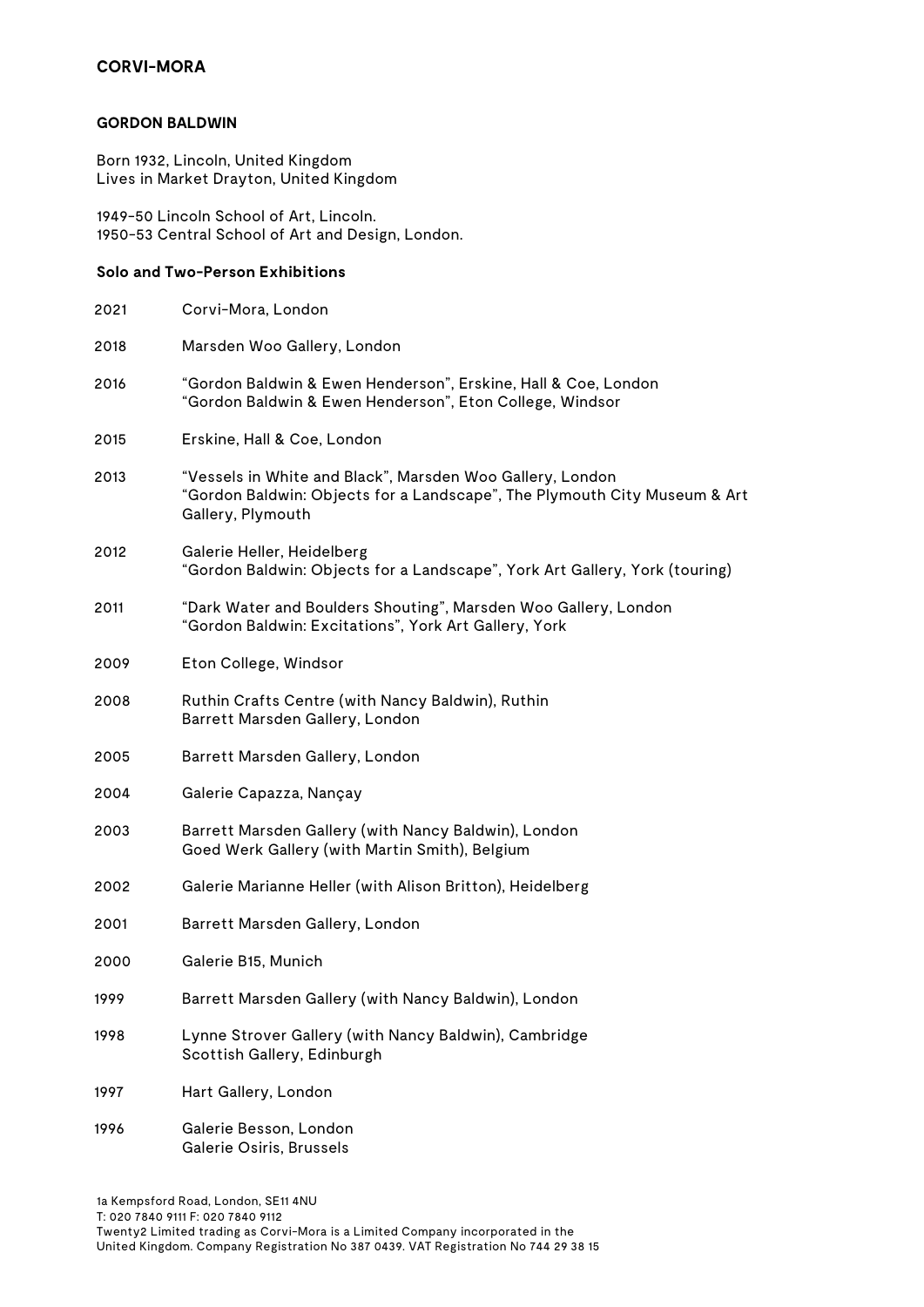| 1995 | Crafts Council Shop at the Victoria & Albert Museum, London                                                                                   |
|------|-----------------------------------------------------------------------------------------------------------------------------------------------|
| 1994 | Hart Gallery, Linby<br>Eton College (with Nancy Baldwin), Windsor                                                                             |
| 1993 | Contemporary Applied Arts, London                                                                                                             |
| 1992 | Alpha House Gallery, Sherborne                                                                                                                |
| 1990 | Galerie Bowig, Hanover<br>Hetjens Museum, Dusseldorf                                                                                          |
| 1989 | Contemporary Applied Arts, London<br>Boijmans-van Beuningen Museum, Rotterdam                                                                 |
| 1986 | Solomon Gallery, London                                                                                                                       |
| 1984 | Aberystwyth Arts Centre, Aberystwyth                                                                                                          |
| 1983 | "Gordon Baldwin: A Retrospective View", Cleveland County Museum (touring<br>retrospective), Middlesbrough                                     |
| 1981 | Crafts Council Shop at the Victoria & Albert Museum, London<br>Eton College, Windsor<br>Bury St Edmunds Art Gallery, Bury St Edmunds, Suffolk |
| 1979 | Eton College, Windsor<br>Oxford Gallery (with Nancy Baldwin), Oxford                                                                          |
| 1978 | Carmel College, Wallingford                                                                                                                   |
| 1975 | Oxford Gallery, Oxford                                                                                                                        |
| 1974 | British Crafts Centre (with Peter Simpson), London                                                                                            |
| 1973 | Salix (with Nancy Baldwin), Windsor                                                                                                           |
| 1970 | Covent Garden Gallery, London<br>British Crafts Centre, London<br>Oxford Gallery, Oxford                                                      |
| 1965 | Thames Gallery, Windsor<br>Covent Garden Gallery, London                                                                                      |
| 1964 | Thames Gallery, Windsor                                                                                                                       |
| 1962 | Thames Gallery, Windsor                                                                                                                       |
| 1960 | Whibley Gallery, London                                                                                                                       |
| 1958 | Betty Horn, London<br>Thames Gallery, Windsor                                                                                                 |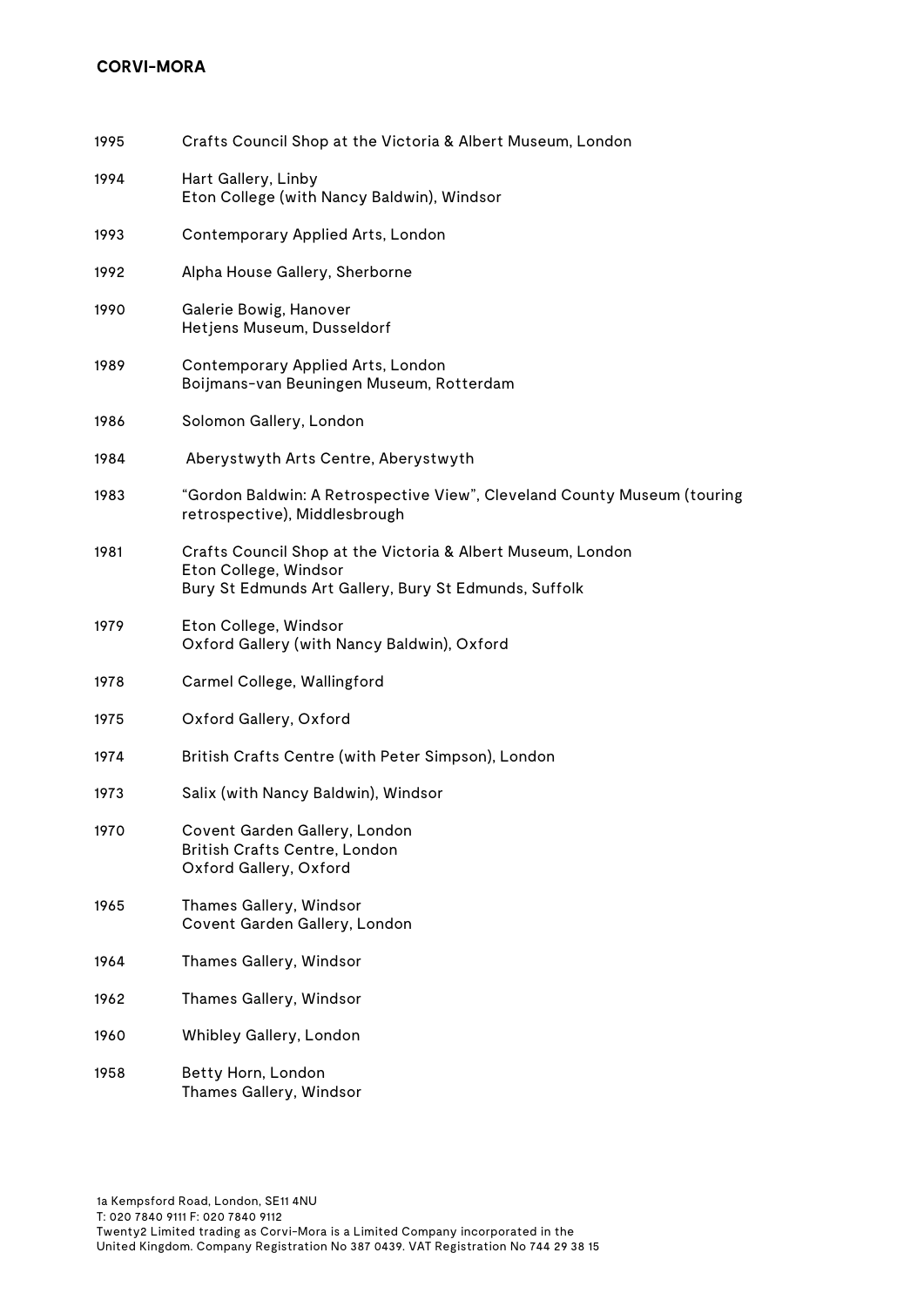## **Group Exhibitions**

| 2021 | "Maker's Eye", Crafts Council Gallery, London                                                                                                                                                                                                                                      |
|------|------------------------------------------------------------------------------------------------------------------------------------------------------------------------------------------------------------------------------------------------------------------------------------|
| 2019 | Marsden Woo Gallery, London<br>"Small Works, Great Artists", Erskine, Hall & Coe, London<br>"In the Form of a Bowl", Erskine, Hall & Coe, London<br>"20th Century British Ceramics", Erskine, Hall & Coe, London                                                                   |
| 2018 | Marsden Woo Gallery, London                                                                                                                                                                                                                                                        |
| 2017 | "Continuum: Light, Space and Time", The Harwood Museum Of Art, University Of<br>New Mexico, Taos, NM, USA<br>"Twelve Artists", Erskine, Hall & Coe, London<br>"Material: Earth" Messum's, London                                                                                   |
| 2016 | "Contemporary British Studio Ceramics: The Grainer Collection", Mint Museum of<br>Art, Charlotte, NC, USA                                                                                                                                                                          |
| 2015 | "Random Growth: Contemporary European Ceramics", Sarah Myerscoughh Gallery,<br>London                                                                                                                                                                                              |
| 2014 | "Classic & Contemporary Ceramics", Erskine, Hall & Coe, London<br>"Vase, Vessel, Void", Oliver Sears Gallery, Dublin<br>"Europe and Beyond", The Coach House Gallery, Dublin<br>Marsden Woo Gallery, London<br>"Nancy Baldwin and Gordon Baldwin", The Scottish Gallery, Edinburgh |
| 2013 | "Classic & Contemporary Ceramics", Erskine, Hall & Coe, London, UK<br>Cheongju Crafts Biennale, South Korea<br>Marsden Woo Gallery, London, UK<br>"Stark Contrasts: Black and White Ceramics from RAM's Collection" Racine Art<br>Museum, Racine, WI, USA                          |
| 2012 | Marsden Woo Gallery, London                                                                                                                                                                                                                                                        |
| 2011 | "Sitting & Looking" Somerset House, London<br>Marsden Woo Gallery, London                                                                                                                                                                                                          |
| 2009 | Galerie Hélène Poirée, Paris<br>"Gordon Baldwin and Nancy Baldwin", Eton Applied Arts, Windsor                                                                                                                                                                                     |
| 2008 | "Ten Years Innit!", Barrett Marsden Gallery, London                                                                                                                                                                                                                                |
| 2005 | "Organic Abstraction II", Garth Clark Gallery, Long Island City<br>Crafts Council Shop at the Victoria and Albert Museum, London                                                                                                                                                   |
| 2004 | "Hands Across the Border", Ruthin Craft Centre, Ruthin<br>Galerie Sarver, Paris                                                                                                                                                                                                    |
| 2003 | "British Ceramics: Five Artists", Frank Lloyd Gallery, Santa Monica, CA, USA                                                                                                                                                                                                       |
| 2002 | "The Golden Age of Ceramics", The Red Gallery, Southsea<br>Gardiner Museum, Toronto<br>"Subject (IV) – Objekt", Deutsches Porzellanmuseum, Hohenberg                                                                                                                               |
| 2000 | Barrett Marsden Gallery, London                                                                                                                                                                                                                                                    |

1a Kempsford Road, London, SE11 4NU T: 020 7840 9111 F: 020 7840 9112 Twenty2 Limited trading as Corvi-Mora is a Limited Company incorporated in the United Kingdom. Company Registration No 387 0439. VAT Registration No 744 29 38 15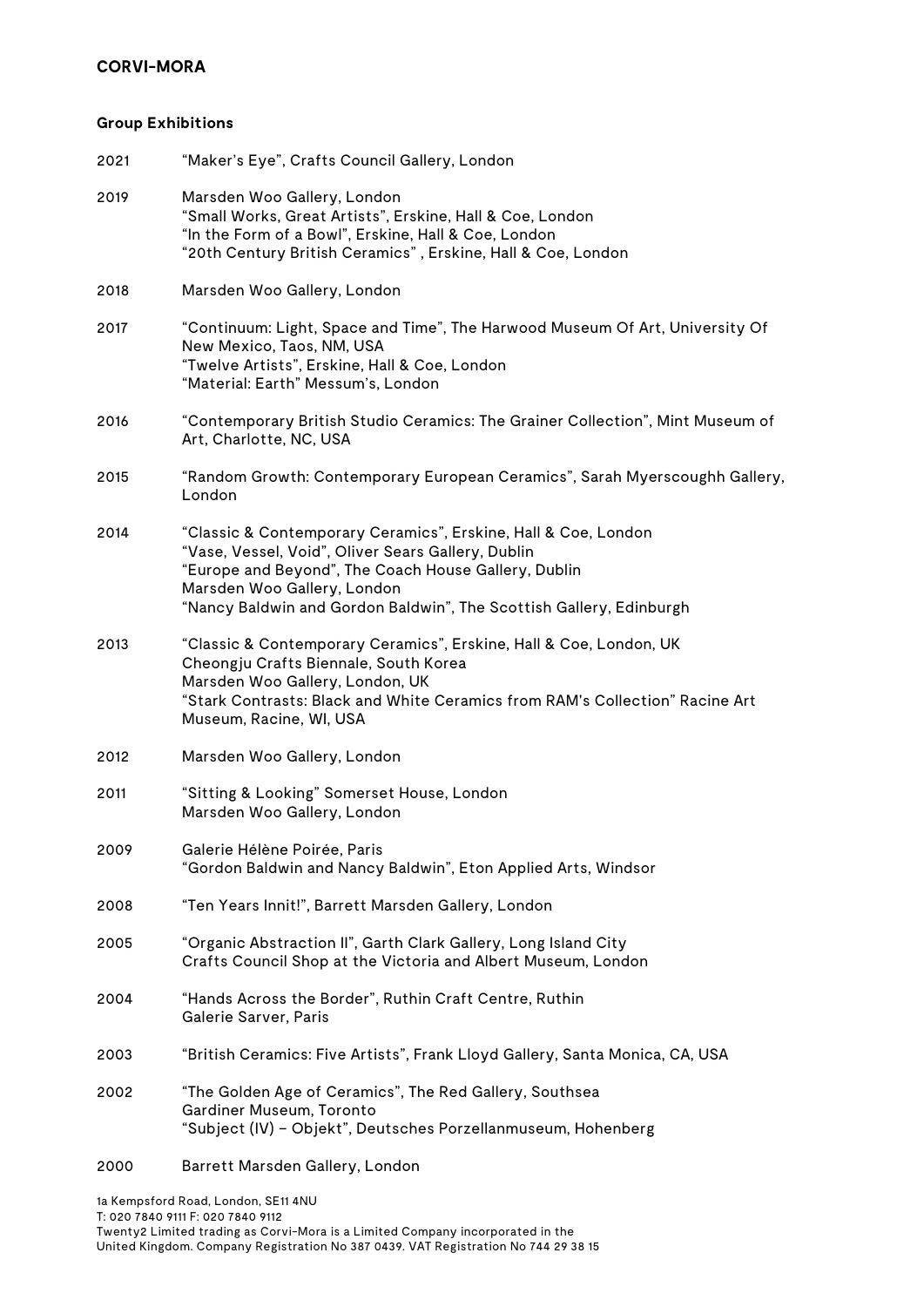| 1999 | Barrett Marsden at Galerie Binnen, Amsterdam<br>"Commemorative Mugs for the Millennium", Galerie Besson, London<br>"25 Years of Contemporary Craft", Crafts Council Shop at the V&A, London                                                                                                                                                                                                                              |
|------|--------------------------------------------------------------------------------------------------------------------------------------------------------------------------------------------------------------------------------------------------------------------------------------------------------------------------------------------------------------------------------------------------------------------------|
| 1998 | "In A Strange Land", The Scottish Gallery, Edinburgh                                                                                                                                                                                                                                                                                                                                                                     |
| 1996 | "The Jerwood Ceramic Prize Exhibition", Crafts Council, London<br>"Hand To Hand" Contemporary Applied Arts, London<br>Boymans van Beuningen, Rotterdam                                                                                                                                                                                                                                                                   |
| 1995 | "Pandora's Box", Crafts Council, London                                                                                                                                                                                                                                                                                                                                                                                  |
| 1994 | Inscape (tour to Bury St. Edmunds Art Gallery), Midland Arts Centre, Birmingham<br>"The Raw and The Cooked", The Barbican Arts Centre, London (Travelled to Japan)                                                                                                                                                                                                                                                       |
| 1993 | Oxford Gallery, Oxford<br>"The Raw and the Cooked", Barbican Art Gallery, London<br>"Ceramics from the Eagle Collection", Shipley Museum & Art Gallery, Gateshead                                                                                                                                                                                                                                                        |
| 1992 | "British and Dutch Ceramics", Rufford Craft Centre, Rufford<br>Museum Angewandte Kunst, Frankfurt am Main                                                                                                                                                                                                                                                                                                                |
| 1991 | "Colours of the Earth - Twentieth Century British Ceramics", British Council<br>(touring)<br>"Fourteen British Potters", Galleria II Giardino Dell'Arte, Bologna<br>"The Abstract Vessel", Oriel Gallery, Cardiff, Wales<br>"Beyond the Dovetail", Crafts Council, London<br>"British Ceramics" Bellas Artes, Santa Fe, NM, USA<br>International Ceramics, South Korea<br>"Configura I: Kunst In Europa" Erfurt, Germany |
| 1990 | Charlotte Hennig Gallery, Darmstadt<br>St. James Gallery, Bath<br>"Space and Form", Rufford Craft Centre, Newark, Nottinghamshire                                                                                                                                                                                                                                                                                        |
| 1989 | Sheila Harrison Fine Art, London<br>L'Europe des Céramistes, St. Germain d'Auxerre                                                                                                                                                                                                                                                                                                                                       |
| 1988 | "London/Amsterdam: new art objects from Britain and Holland" Crafts Council<br>Gallery, London                                                                                                                                                                                                                                                                                                                           |
| 1987 | Palazzo Agostinelli, Bassano del Grappa                                                                                                                                                                                                                                                                                                                                                                                  |
| 1986 | Nordenfjeldske Kunstindustrimuseum, Trondheim<br>American and British Ceramics, Smith Gallery, London                                                                                                                                                                                                                                                                                                                    |
| 1985 | "British Ceramics", Keramion, Frechen<br>"British and German Ceramics", Fitzwilliam Museum, Cambridge                                                                                                                                                                                                                                                                                                                    |
| 1984 | "8 Ceramicists", British Crafts Centre, London<br>"Artist Potters Now", Museum of Oxford, Oxford, UK (touring)                                                                                                                                                                                                                                                                                                           |
| 1981 | "British Ceramics and Textiles", Scharpoord Arts Centre, Knokke-Heist<br>Crafts Council Shop at the Victoria and Albert Museum, London                                                                                                                                                                                                                                                                                   |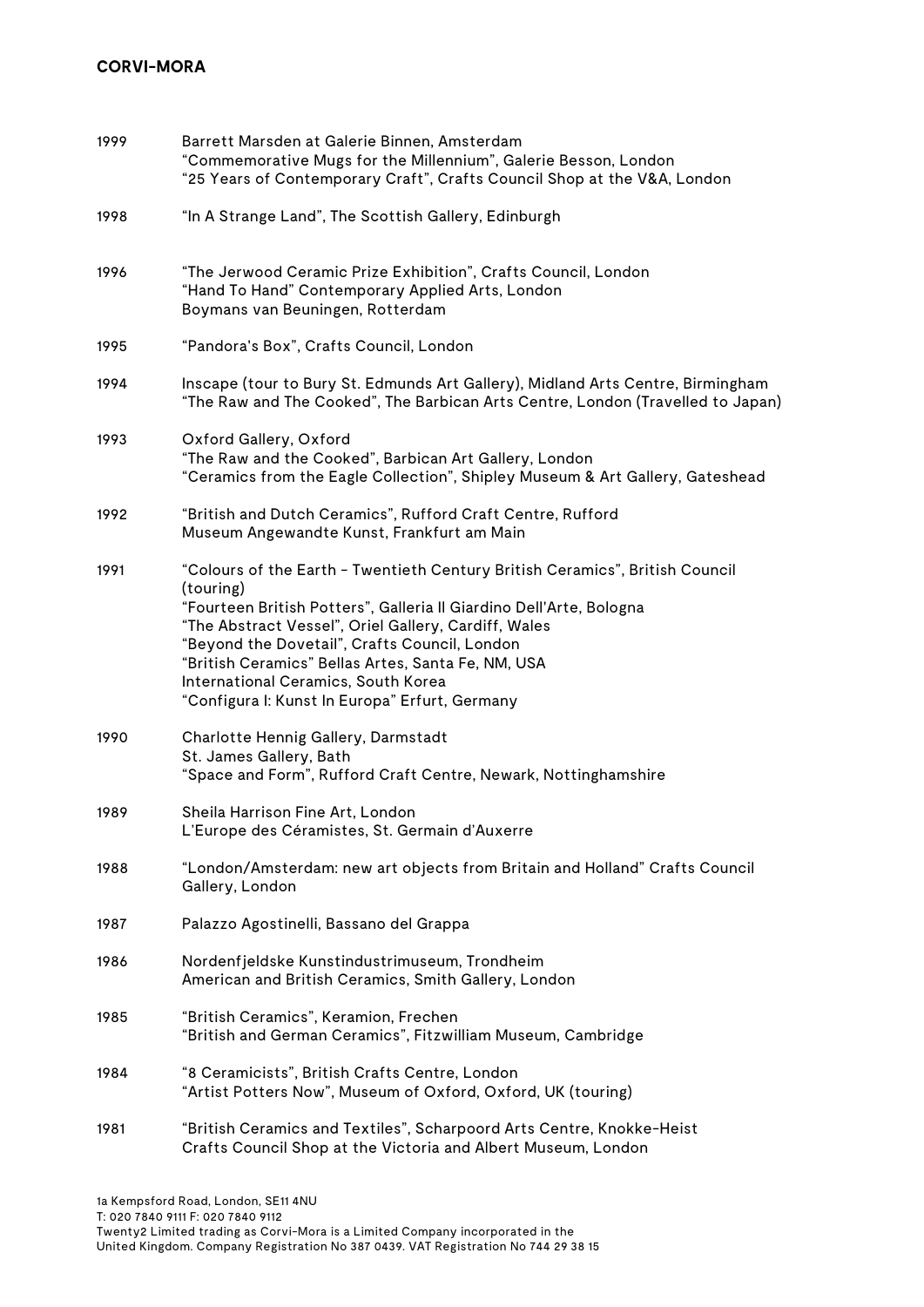| 1980 | Charlotte Hennig Gallery, Darmstadt<br>"Image and Idea", British Council tour, UK                                                                         |
|------|-----------------------------------------------------------------------------------------------------------------------------------------------------------|
| 1979 | Kölner Keramic Galerie, Cologne<br>Takashimaya Gallery, Tokyo                                                                                             |
| 1978 | "The State of Clay", Northern Centre for Contemporary Art, Sunderland (touring)<br>"British Potters", Graham Gallery, New York                            |
| 1977 | Southampton City Art Gallery, Southampton<br>"British Potters", Graham Gallery, New York                                                                  |
| 1976 | "British Ceramics", Pennsylvania State University, Pennsylvania<br>"7 in 76", Portsmouth City Museum and Art Gallery, Portsmouth                          |
| 1975 | Kettle's Yard, Cambridge                                                                                                                                  |
| 1973 | "The Craftsman's Art", Victoria & Albert Museum, London<br>"British Twentieth Century Ceramics", Liverpool                                                |
| 1972 | "International Ceramics", Victoria & Albert Museum, London<br>Faenza International Museum of Ceramics, Faenza<br>"New Directions", Oxford Gallery, Oxford |
| 1971 | "Modern British Ceramics", Koster Gallery, Monchengladbach, Germany                                                                                       |
| 1969 | Seibu Gallery, Tokyo                                                                                                                                      |
| 1966 | "Structure 66", Grosvenor Gallery, London                                                                                                                 |
| 1964 | "September International", Grosvenor Gallery, London                                                                                                      |
| 1963 | Leicester Galleries, London                                                                                                                               |
| 1961 | Primavera Gallery, London                                                                                                                                 |

### **Awards**

| 2000 | Honorary Doctorate, Royal College of Art, London |
|------|--------------------------------------------------|
| 1996 | Shortlisted for the Jerwood Ceramic Prize        |
| 1992 | Awarded OBE                                      |

# **Public Collections**

Abbot Hall, Kendal Ashmolean Museum, Oxford Birmingham Museum and Art Gallery Boijmans-van Beuningen Museum, Rotterdam, Netherlands Buckinghamshire County Museum Carnegie Museum of Art, Pittsburgh, USA Contemporary Art Society, London Crafts Council, London Greater London Council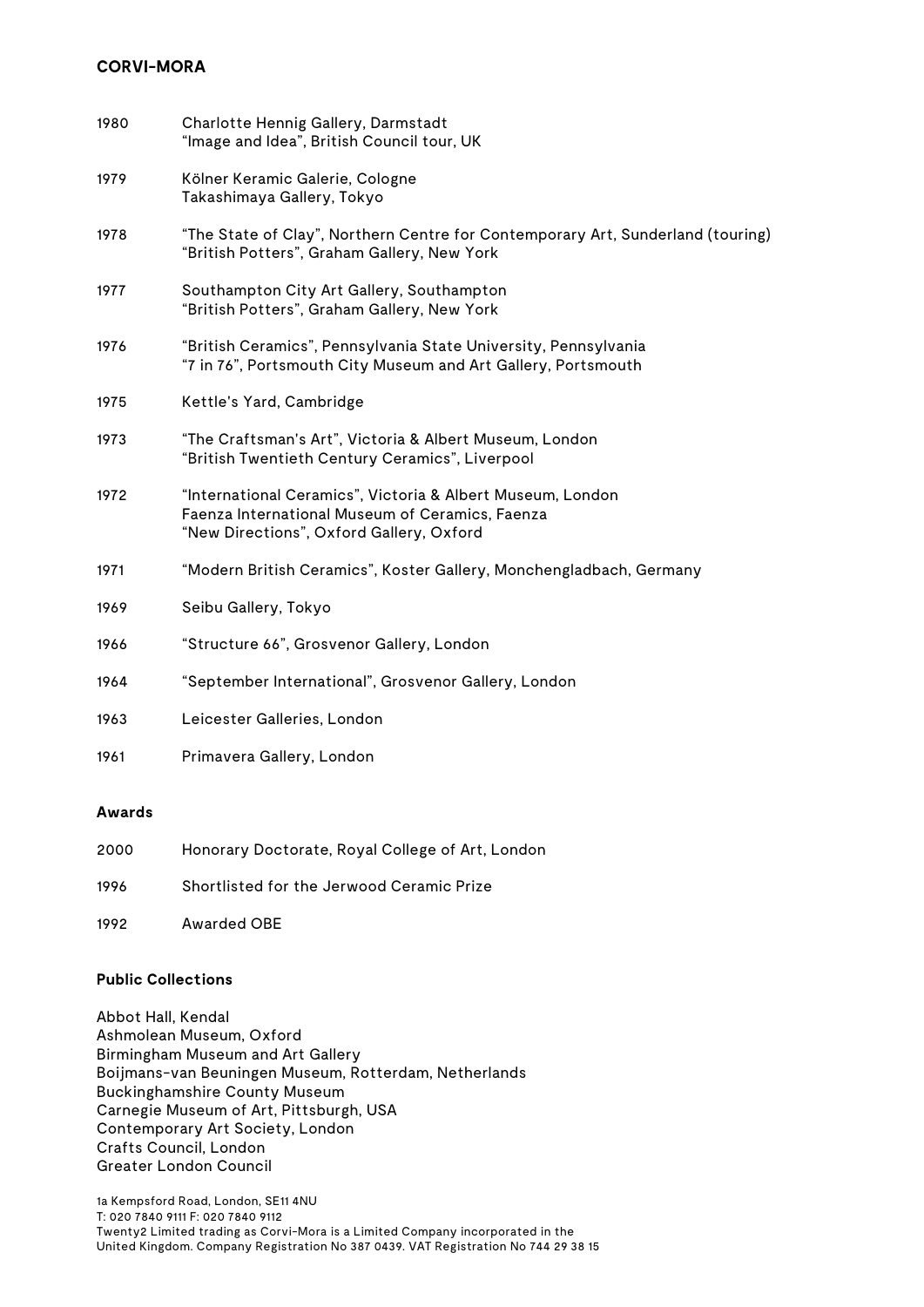Hanover City Museum, Germany Kelvingrove Art Gallery and Museum, Glasgow Keramiekmuseum Princessehof, Leeuwarden, Netherlands Keramion, Frechen, Germany Kettle's Yard, Cambridge Leicestershire Schools and Colleges Collection, Leicester Los Angeles County Museum, USA Melbourne City Art Gallery. Australia Metropolitan Museum of Art, New York, USA Middlesbrough Institute of Modern Art (MIMA) Gallery, Oldham Musee Bellerive, Zurich, Switzerland Museé des Arts Décoratifs, Montreal, Canada Museu de Ceramica, Barcelona, Spain Mint Museum of Art, Charlotte, USA Museum fur Moderne Keramik, Deidesheim, Germany Museum of Contemporary Ceramic Art, Shigaraki, Japan National Gallery of Victoria, Melbourne, Australia Nordenfjeldske Kunstindustrimuseum, Trondheim, Norway Octagon Centre, Ames, IW, USA Paisley Museum and Art Gallery, Paisley Pennsylvania State University, USA Portsmouth City Museum and Art Gallery, Portsmouth Potteries Museum, Stoke-on-Trent Racine Art Museum, Wisconsin, USA Scharpoord Arts Centre, Knokke-Heist, Belgium Shigaraki Ceramic Cultural Park, Japan Shipley Art Gallery, Gateshead Southampton City Art Gallery Southern Arts, Winchester Swindon Museum and Art Gallery University of Wales, Aberystwyth Usher Gallery, Lincoln Victoria and Albert Museum, London Wurttembergisches Landesmuseum, Stuttgart, Germany York Art Gallery, York

### **Selected Publications**

| 2012 | David Whiting (ed.), "Objects for a Landscape", York Art Gallery, York                                                                              |
|------|-----------------------------------------------------------------------------------------------------------------------------------------------------|
| 2010 | Jeffrey Jones, "A Rough Equivalent; Sculpture and Pottery in the Post-War Period"<br>Essays on Sculpture no 62, Henry Moore Institute, Leeds        |
| 2009 | David Whiting, "Modern British Potters and their Studios", A & C Black, London<br>Emmanuel Cooper, "Contemporary Ceramics", Thames & Hudson, London |
| 2007 | Cigalle Hanaor (et al), "Breaking the Mould; New Approaches to Ceramics", Black<br>Dog Publishing, London                                           |
|      | Jeffrey Jones, "Studio Pottery in Britain 1900-2005", A & C Black, London                                                                           |
| 2002 | Martin Harrison, "Transition: The London Art Scene in the Fifties", Merrell/Barbican<br>Art Gallery, London                                         |
|      | Paul Rice, "British Studio Ceramics", The Crowood Press, Ramsbury                                                                                   |
| 1999 | Edmund de Waal, "Design Sourcebook: Ceramics", New Holland, London                                                                                  |
| 1995 | Garth Clark, "The Potter's Art; A Complete History of Pottery in Britain", Phaidon<br>Press, London                                                 |